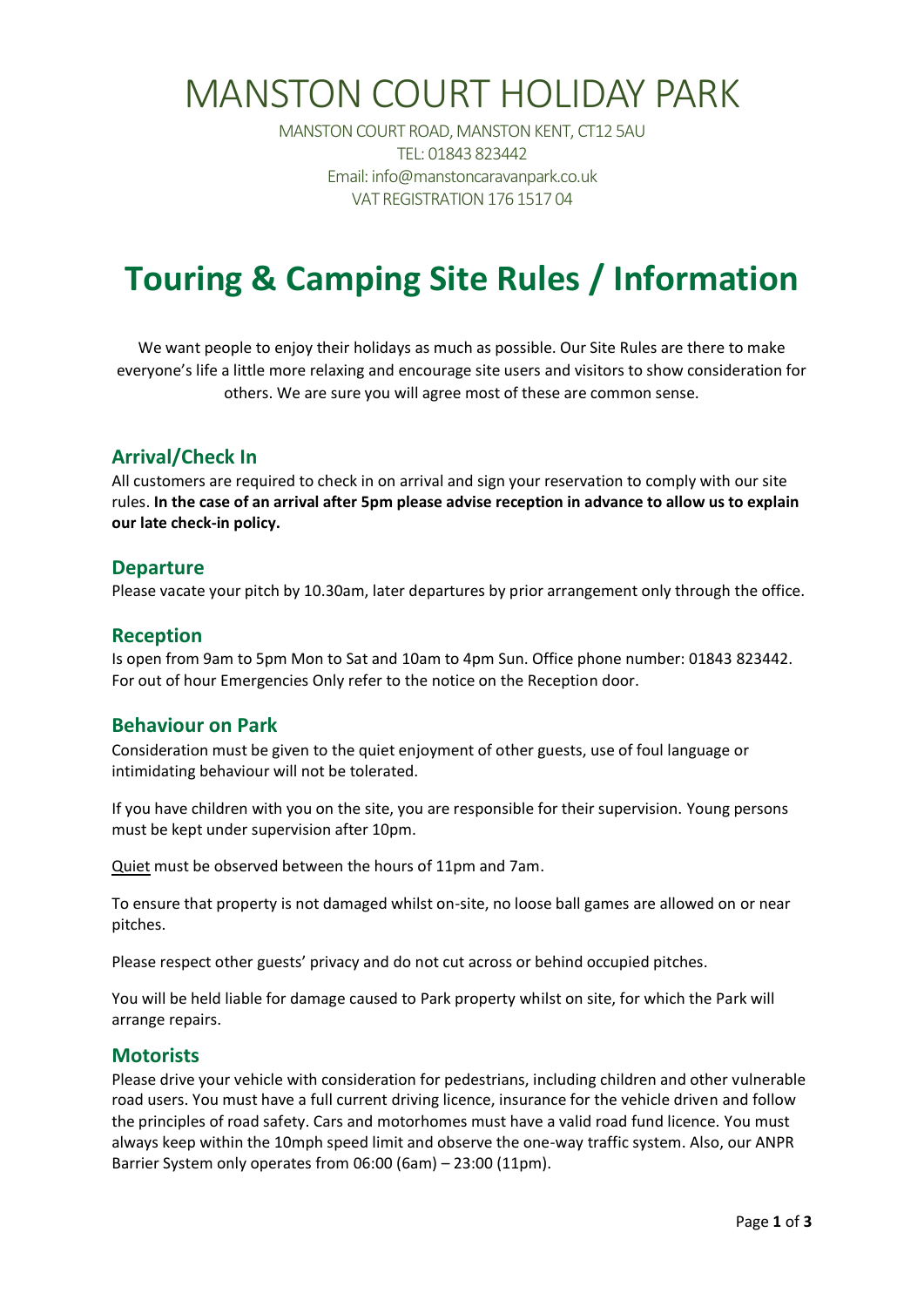### **Cyclists**

In the interest of safety there is an across board ban on all cycling on the park. This also applies to Skateboards, Roller Blades, Scooters, Skates, Segways, and Hoverboards etc.

#### **Dogs**

Dogs are welcome on the park at an extra cost. Owners must ensure that they are always kept on a lead and use the dog bins provided. Dogs are not to be left unattended. If children are walking dogs, they must be responsible and clear up after them. Unless you have an assistance dog, pets are not allowed in all communal areas including toilet blocks, laundry rooms etc.

#### **Holiday Home Caravans**

These are all privately owned and may be occupied. Please do not walk between them or peer through the windows**.** 

#### **Electricity**

The electrical hook-ups provide a 16A supply so please do not overload them. For everyone's safety, please make sure your electrical equipment complies with all the current British Standards and Regulations. We are responsible for the safety of electrical points up to socket outlets, so cables, plugs and all equipment connected to them are your responsibility.

#### **Gas**

Calor camping gas is available on site. Please ask at Reception.

#### **Day Visitors – 5.00 per person (Adults 14+ chargeable; children free).**

All visitors must report to Reception on arrival. One vehicle (up to 4 people) at any one time. If you have visitors arriving after office hours, it is your responsibility to book them in during Reception hours. A pass will be issued which must be displayed in the vehicle. Entry & Exit to Manston Court Holiday Park is via an ANPR barrier system - access is only granted between 10:00 (10am) - 23:00 (11pm). Visitors are not permitted to stay overnight. We reserve the right to restrict visitors on site from time to time.

**Please note: At peak periods, for example Bank Holidays, no visitors are permitted.**

#### **Main Shower Block**

Open 24/7 services are free. CHILDREN MUST BE SUPERVISED BY RESPONSIBLE ADULTS AT ALL TIMES.

#### **Laundry**

The is located to the side of the shower block. Tokens are available from Reception. No clothes lines are permitted on the touring fields.

#### **Play Area**

Children must be supervised by a responsible person. The play area is not to be used after dark.

#### **Rubbish & Chemical Disposal**

Large rubbish bins are located at the rear of the amenities block. If you need to use medical equipment which results in clinical waste, you must provide your own safe means of disposal and take these items off-site for disposal.

The chemical disposal points are located to the rear of the amenities block.